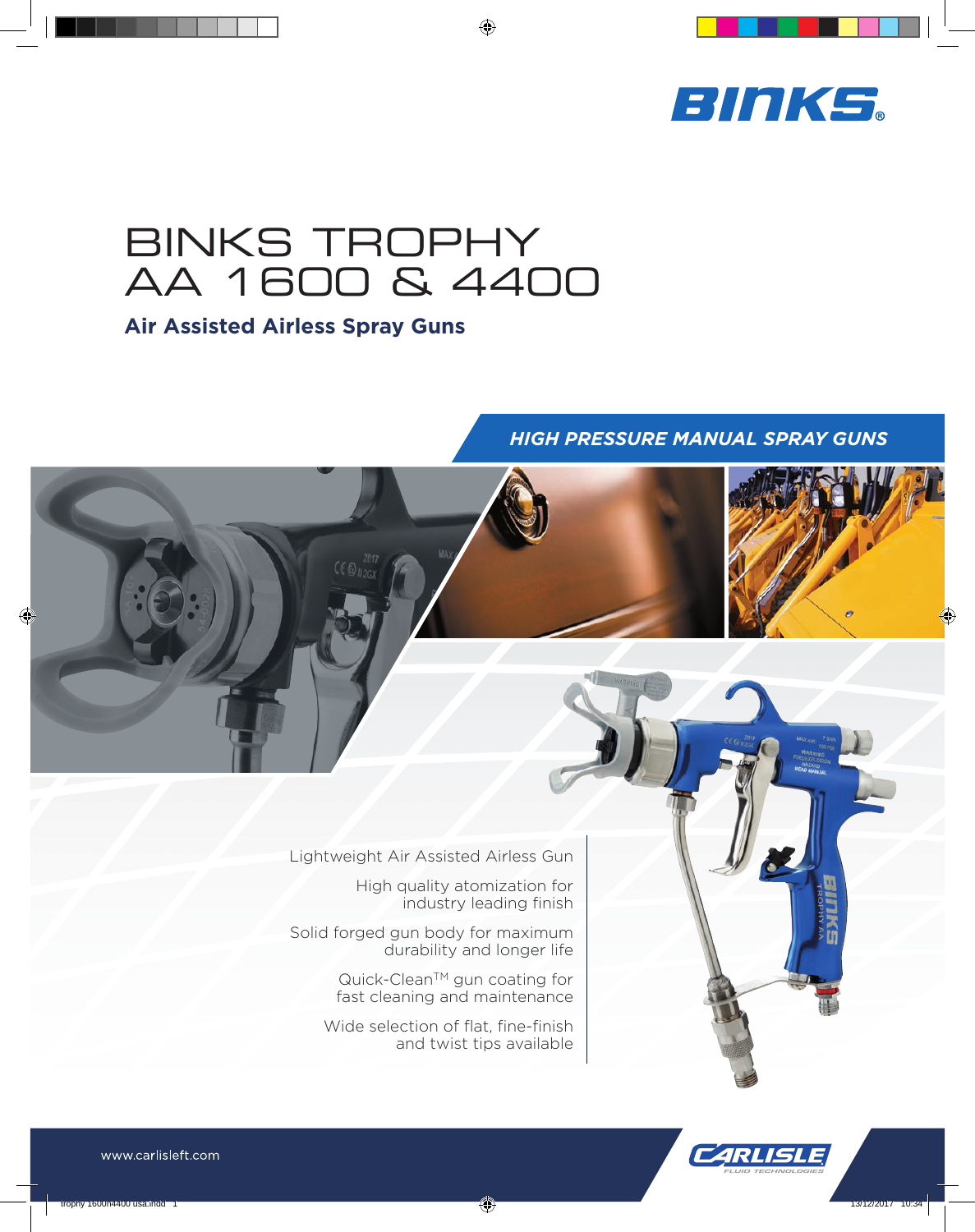### BINKS TROPHY AA 1600 & 4400 Air Assisted Airless Spray Guns

The new Binks Trophy AA combines industry experience, design, and technology in our all-new Air Assisted Airless spray gun. Designed to handle the toughest of applications, the Trophy AA is purpose built to maximize spray quality, increase efficiency, reduce downtime, and be environmentally responsible, while providing the light-weight, ergonomically sculpted fit and feel that operators demand.

A new range of AA10+ Air Caps as well as an innovative replaceable tip seal, places the Binks Tropy AA firmly at the fore-front of Air Assisted Airless spray gun design. Having a low trigger-force enhances control while significantly reducing operator fatigue and the chances of RSI.



## **COATING TYPES AND APPLICATIONS**

#### **Suitable For These Materials:**

- **Solvent OR Waterborne Coatings**
- **Stains varnishes and lacquers**
- **Inks and dyes**
- **Sealers and undercoats**
- **Synthetic and enamel paints**
- **Plus many others…**

WOOD MARINE AGRICULTURAL & **CONSTRUCTION MACHNIFRY** 

MILITARY DRUMS & **CONTAINERS** 

- $\bullet$  **Light weight gun with ergonomic handle reduces operator stress and fatigue**
- l **Light trigger-pull design for less operator strain & RSI**
- **e** Easy to remove "IN-LINE" needle reduces repair time
- **.** One tool trigger removal speeds up maintenance and **downtime**
- **Adjustable packing can be tightened without disassembly**
- **Anodized aluminum air caps guard against corrosion**
- **e** HVLP and LVMP Technologies provide a wider choice of **spray options**
- **.** Unique Twist Tip option quickly & easily removes clogs



**Flat Tip** Premium tips for uniform pattern



**Fine Finish Tip** Pre-orifice for best particle distribution



**Twist Tip** Reduces down-time caused by tip clogs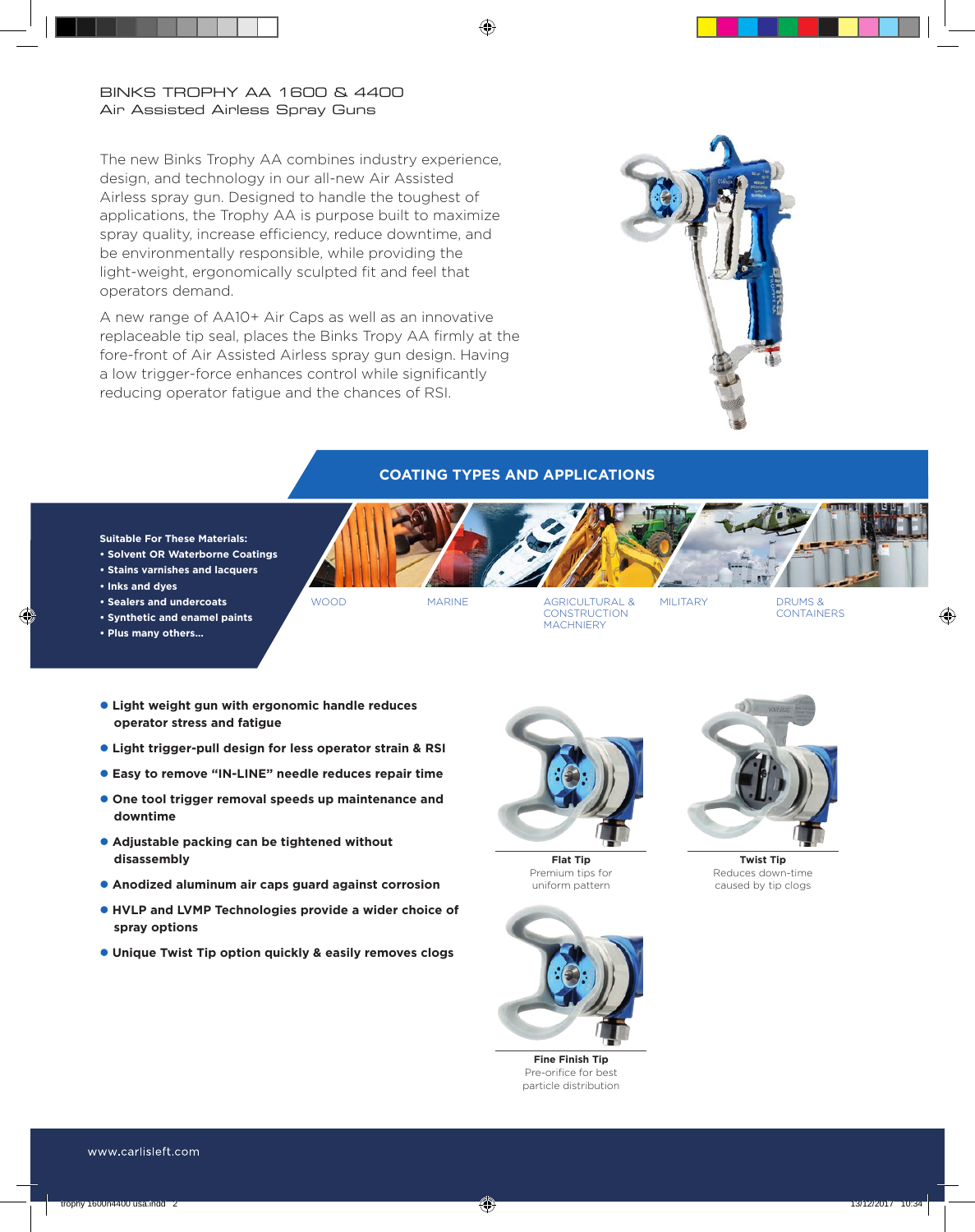



## **Two pressure models available:**

- l **Trophy AA 1600 (1600 psi / 110 bar)**  with PEEK fluid seat: Ideal for wood, metal, commercial vehicle, and aerospace applications.
- l **Trophy AA 4400 (4400 psi / 303 bar)**  with Tungsten Carbide seat: For high viscosity fluids and heavy industrial applications



Reduced trigger-pull force with improved comfort trigger-reach



New replaceable tip seal